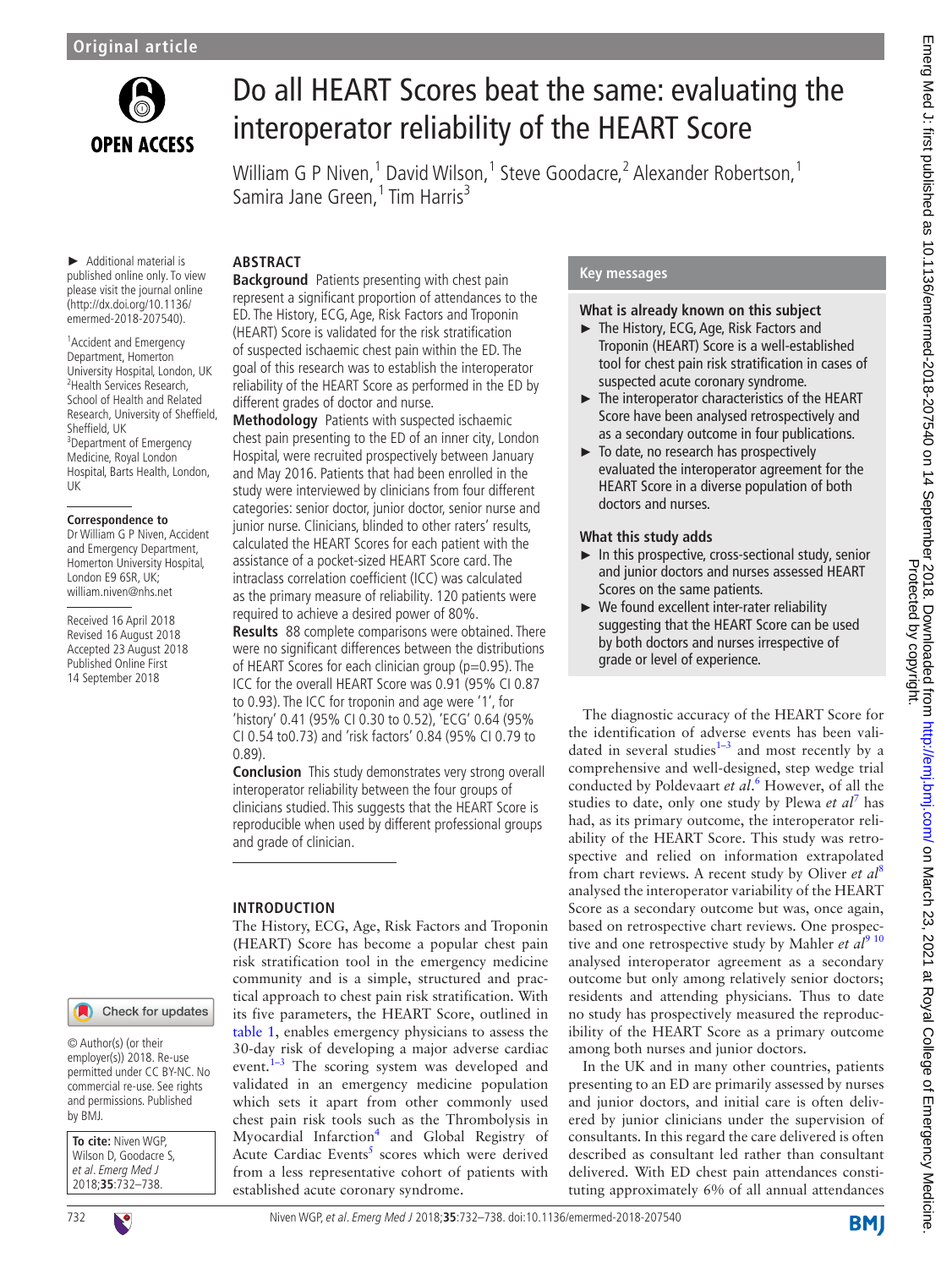<span id="page-1-0"></span>

|                                                                | <b>Table 1</b> The History, ECG, Age, Risk Factors and Troponin |  |  |
|----------------------------------------------------------------|-----------------------------------------------------------------|--|--|
| (HEART) Score risk stratification tool for chest pain patients |                                                                 |  |  |

| History             | Not suggestive                                                                                                          | $\mathbf{0}$             |  |  |
|---------------------|-------------------------------------------------------------------------------------------------------------------------|--------------------------|--|--|
|                     | Moderately suggestive                                                                                                   | 1                        |  |  |
|                     | Highly suggestive                                                                                                       | $\overline{\phantom{a}}$ |  |  |
| ECG                 | Normal                                                                                                                  | 0                        |  |  |
|                     | Non-specific repolarisation disturbance, left bundle branch<br>block, paced rhythm, T-wave inversion with no ST changes | 1                        |  |  |
|                     | Significant ST deviation=1.0.05 mV in two or more contiquous 2<br>leads or 2<br>ST depression of $>1$ mV                |                          |  |  |
| Age (years)         | $<$ 45                                                                                                                  | $\Omega$                 |  |  |
|                     | $45 - 65$                                                                                                               |                          |  |  |
|                     | $\geq 65$                                                                                                               | $\overline{\phantom{a}}$ |  |  |
| <b>Risk factors</b> | No risk factors                                                                                                         | 0                        |  |  |
|                     | 1–2 risk factors (hypertension, diabetes, obesity, smoker,<br>hypercholesterolaemia, family history)                    | 1                        |  |  |
|                     | 3 risk factors or known atherosclerotic disease                                                                         | 2                        |  |  |
| Troponin            | $<$ normal limit                                                                                                        | $\Omega$                 |  |  |
|                     | 1-2 times normal limit                                                                                                  | 1                        |  |  |
|                     | >3 times normal limit                                                                                                   | $\overline{2}$           |  |  |
|                     |                                                                                                                         |                          |  |  |

in the UK, $^{11}$  $^{11}$  $^{11}$  it is important that if a risk stratification tool is employed it is both accurate and reproducible, yielding reliable agreement between individuals regardless of their role or seniority. In particular, evidence demonstrating that nurses can also carry out reliable chest pain risk stratification could result in improved and expedited diagnosis and treatment. Despite this, only one study by Carlton *et al*[12](#page-6-8) has included nurses in the evaluation of the interoperator characteristics of another chest pain risk stratification tool, the Goldman Score.

We therefore designed a prospective, cross-sectional study to establish the interoperator reliability of the HEART Score performed in the ED by various grades of doctor and nurse.

# **Methods**

## **Study design**

This was a primary data collection study prospectively conducted in the ED between 31 January and 31 May 2016. The study design analysed the HEART Scores calculated on individual patients by each of the following four categories of rater: senior doctors, junior doctors, senior nurses and junior nurses. Senior doctors were defined as having at least 5years clinical experience and 3years emergency medicine training, UK grades senior trainee or consultant. Junior doctors were defined as all who were not senior trainees. Senior nurses were defined as having at least 5years clinical nursing experience, postgraduate training in emergency nursing and clinical management experience, UK band six and above. Junior nurses were defined as all other qualified nursing staff that were not senior nurses, UK band five or band five star.

# **Study setting**

The study was conducted in a large, London ED (census 120 000 patients a year).

# **Patient inclusion and exclusion criteria**

Included in this study were adults aged  $\geq$  18 presenting to the ED with non-traumatic chest pain of possible ischaemic origin. Patients were excluded if the ECG showed significant ST elevation in two contiguous precordial  $(22 \text{ mm})$  or limb  $(21 \text{ mm})$ 

leads, there was a history of chest trauma, the patient was adjudged to be too unwell to take part such that being enrolled might delay treatment or transfer to a specialist cardiac centre, the patient could not speak English and did not have a relative or friend to translate to an acceptable level as adjudged by the enrolling clinician, the patient had a GCS<14 or was unable to provide consent.

## **Study protocol**

Four Good Clinical Practice-certified researchers (one senior doctor, two junior doctors and a senior nurse) working in shifts were involved in approaching patients presenting to the ED with chest pain during the hours of 08:00 and 20:00. Patients were asked if they wished to participate in the study. If the patient consented and was eligible, they were enrolled in the study and were taken to a specified cubicle where they had an ECG performed and blood tests including a lab-based high-sensitivity troponin assay (Abbot Architect Stat High Sensitivity Troponin). The diagnosis, treatment and management decisions for the patients enrolled in the study were undertaken by either the junior or senior doctor that saw the patient as part of the further study protocol outlined below.

After the ECG and blood tests had been performed, two doctors and two nurses interviewed the patient separately and in no prespecified order. Each clinician then proceeded to calculate and enter the HEART Score either via a customised electronic form on the hospital intranet or, if they were unaware of how to access the form, by telling the researcher who would enter the score for them. Participants were blinded to each other's scores and there was no discussion allowed between them, the on-site researcher policed this. As an aide memoire, doctors and nurses were allowed to take a laminated A6 HEART scorecard into the consultation. Clinicians were also allowed to look at the HEART Score posters put up around the department prior to entering their final score.

The troponin result was based on the first available troponin taken in the ED. The time taken for troponin results to come back from the laboratory was variable. If the troponin result had not been uploaded to the electronic patient record system by the time the clinicians had calculated the other four parameters, they were asked to enter '0' on the electronic form. When the result was available, generally within 90min of blood being taken, the clinicians were asked to score the result and the researcher would update the previously calculated scores accordingly. Calculations were based on a multiple of the absolute cut-offs for the Abbot Architect Stat High Sensitivity Troponin: 34ng/L for men and 16ng/L for women. Patients with a troponin value below the cut-off were scored '0', one to two times the cut-off were scored '1' and a value of three or more times the cut-off were scored '2'. If the troponin had been taken <6hours after the onset of chest pain, a second troponin was sampled 3hours after the first troponin. Patients with an initial or repeat troponin level above the specified cut-offs were adjudicated to have had an acute myocardial infarction (AMI).

Patients were admitted to the hospital if they had a HEART Score of '>6' or if they were diagnosed with an AMI. The decision to admit and initiate further treatment was made by either the junior or senior doctor that saw the patient as part of the study protocol. Admission and treatment decisions were made after the patient had completed the protocol and did not involve nursing staff.

All medical and nursing staff involved in the study received training prior to the study, in how to perform the HEART Score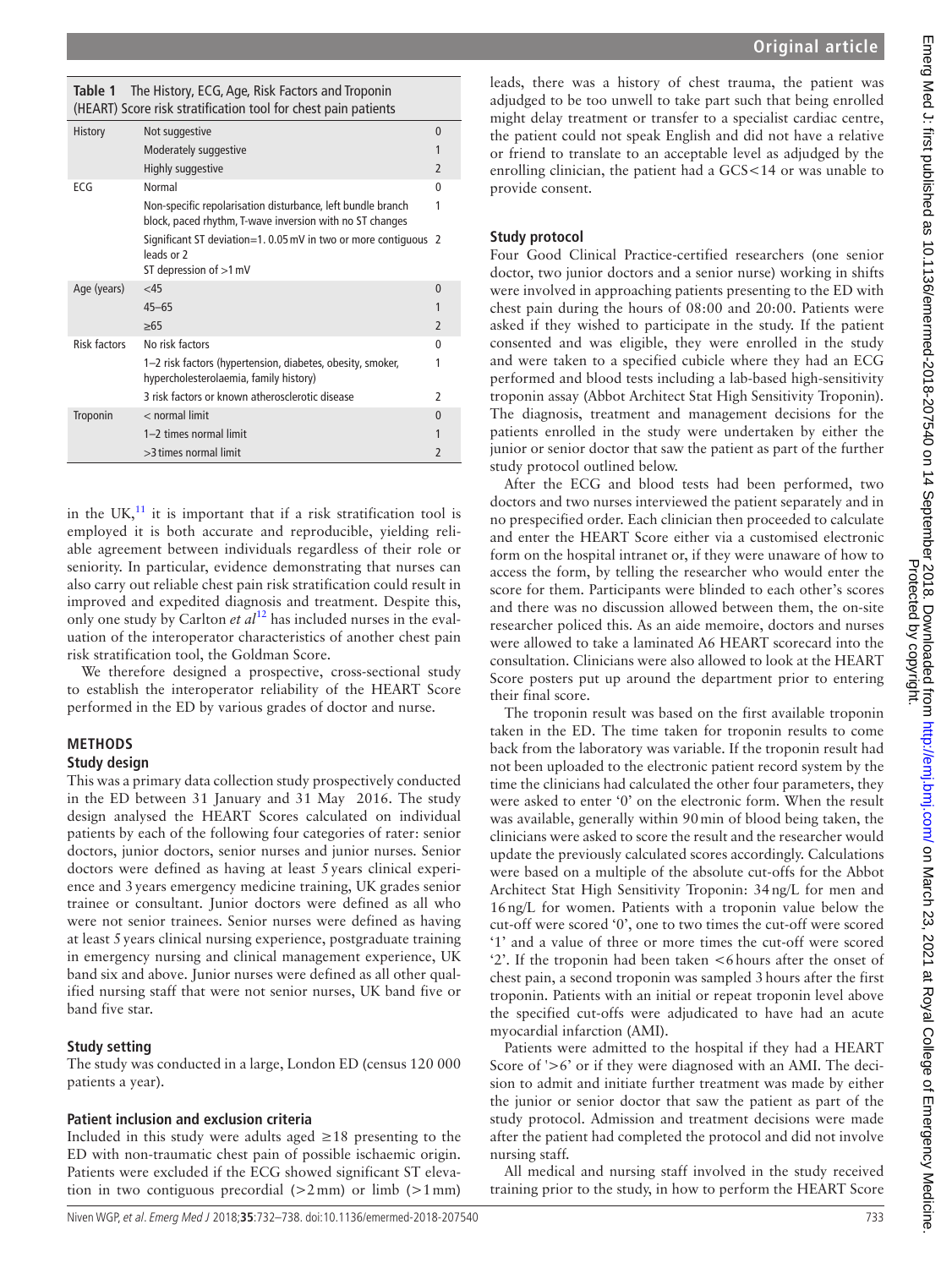and interpret its results through an hour-long face-to-face tutorial. The tutorials were standardised, approximately 1hour long and carried out in four separate sessions to foundation trainees, junior registrars, senior registrars and consultants. This session was repeated at a mandatory nurse training day. The teaching was interactive, practical and focused specifically on how to calculate the ECG, risk factor and history parameters of the HEART Score. For those who were not present at the teaching sessions, a specially designed, 11min video about the study was posted on YouTube.<sup>13</sup> This can be accessed on [https://www.youtube.com/](https://www.youtube.com/watch?v=w799yRm7hYg) [watch?v=w799yRm7hYg.](https://www.youtube.com/watch?v=w799yRm7hYg)

#### **Outcomes**

The primary outcome measurement was the interoperator agreement as measured by the intraclass correlation co-efficient (ICC) between the four categories of doctor and nurse involved in the study. The diagnosis of AMI was also measured for the cohort and was based on the Third Universal Definition, namely a rise or fall in the troponin value with at least one value above the 99th centile.<sup>[14](#page-6-10)</sup> In this study, the 99th percentile was sex-specific in line with the recommendations of the manufacturers of the Abbot Architect Stat High Sensitivity Troponin.

#### **Analysis**

Descriptive statistics were used to describe the demographic data recorded for this study. Age was reported with mean and SD, gender and language proficiency were reported using numbers and relative frequency. Those patients diagnosed with an AMI were expressed as a number and percentage of the total number recruited.

The ICC is a commonly used measure of inter-rater reliability. It is well suited to situations where there are more than two raters and ratings are either discrete ordinal or continuous within specific groups or classes. The ICC is calculated by comparing the variance of ratings within the groups of four with the total variation across all ratings and all patients.<sup>15</sup> There are 10 forms of ICC defined by Shrout and Fleiss $^{16}$  of which the most appropriate for an inter-rater reliability study in which the raters are not the same for all subjects is the 'one-way random effects model'. [Table](#page-2-0) 2 illustrates how the various ICC values correlate with level of reliability.

We calculated the ICC to determine the level of overall reliability between the four categories of rater in addition to reliability for each of the individual components of the score. Thereafter we measured reliability when the calculated HEART Scores were stratified first into low  $(\leq 3)$ , intermediate (4-6) or high ( $\geq$ 7) and then again for scores dichotomised into low ( $\leq$ 3) or high (>3) risk. The ICC was used for all calculations and the results were reported with values and 95% CIs.

The Net Reclassification Index (NRI) was then calculated for each of the four categories of rater for the index diagnosis of AMI. The purpose of the NRI calculation was to provide reassurance that the results were not unduly contributed to by one

<span id="page-2-0"></span>

| Table 2 Intraclass correlation coefficient values and reliability $^{20}$ |             |  |
|---------------------------------------------------------------------------|-------------|--|
| Intraclass correlation coefficient                                        | Reliability |  |
| < 0.5                                                                     | Poor        |  |
| $0.5$ to $< 0.75$                                                         | Moderate    |  |
| $0.75$ to $< 0.90$                                                        | Good        |  |
| >0.90                                                                     | Excellent   |  |

category of rater. This is included as part of the post-hoc sensitivity analysis in the online [supplementary appendix](https://dx.doi.org/10.1136/emermed-2018-207540).

We used an assumption of non-normality and calculated the median as the measure of central tendency. The Kruskal-Wallis rank-sum test<sup>17</sup> was used to determine whether there was any statistically significant difference between the distributions of HEART Scores for each of the four categories of rater.

The sample size calculation was based on an estimated width of the CI around a chosen ICC as described by Gireudeau *et al*. [18](#page-6-14) The reason for this is that the other method of sample size calculation using null and alternative hypotheses for the correlation coefficients of the population would have been difficult to define and questionable given the lack of knowledge in this area. So, an ICC of 0.8 was chosen indicating good reliability and using four operators with a type 1 error of 0.05, a type 2 error of 0.2 and a 95% CI of 0.1 gave a projected sample size of 120 patients.

The data were analysed using the R-statistical package V.3.3.1 for Windows. The R project for statistical computing is a free, open-source software package.<sup>19</sup>

#### **Results**

In total, 159 patients were considered for participation in the study of which 54 had exclusion criteria. Thus a total of 105 patients were recruited during the trial period. 4 patients had only one response and 13 had only two or three responses leaving a total of 88 patients who completed the full study protocol. The recruitment process is outlined in [figure](#page-3-0) 1.

The mean age of the participants was 53.3years (range 24–87, SD; 15.2years). Of the 105 patients enrolled, 57 were male (54%) and 48 were female (46%). Of patients who completed the study protocol, 50 (57%) were first-language English speakers and 38 (43%) spoke English as a second language or not at all.

In total, 88 patients completed the study protocol of whom 24 (27%) were admitted to hospital and 9 (10,2%) had a diagnosis of myocardial infarction as defined by the third universal defini-tion of myocardial infarction.<sup>[14](#page-6-10)</sup>

A total of 107 doctors and nurses participated in the study including 22 senior doctors, 37 junior doctors, 18 senior nurses and 30 junior nurses. The median HEART Score overall was '3'. The range of scores for each patient as calculated by the raters is illustrated in [figure](#page-4-0) 2. There was no significant difference between the distribution of the HEART Scores in the four groups using the Kruskal-Wallis test p=0.95.

The average HEART Score was 3.95 for first-language and 3.36 for second-language or non-English-speaking patients. This was not a statistically significant difference  $(p=0.13)$  using a two-sample t-test where t=1.531and df=82.83.

The overall ICC for the HEART Score was 0.91 (95% CI 0.88 to 0.94). The ICCs for age and troponin showed perfect agreement of '1'; risk factors 0.86 (95% CI 0.81 to 0.90), ECG was 0.64 (95% CI 0.55 to 0.73) and history 0.41 (95% CI 0.30 to 0.53). The aggregate HEART Score of the subjective elements (history, ECG and risk factors) had an ICC of 0.78 (95% CI 0.71 to 0.84) [\(figure](#page-4-1) 3).

Using the original risk categories of the HEART Score, low  $(\leq 3)$ , intermediate (4-6) or high ( $\geq 7$ ), the ICC was 0.82 (95% CI 0.77 to 0.87). When the HEART Score was dichotomised into low risk ( $\leq$ 3) or high risk ( $>$ 3), the ICC was 0.84 (95% CI 0.79 to 0.89).

The results of a post-hoc sensitivity analysis including the NRI are included in the online [supplementary appendix](https://dx.doi.org/10.1136/emermed-2018-207540). In general, it was observed that there was minimal reclassification between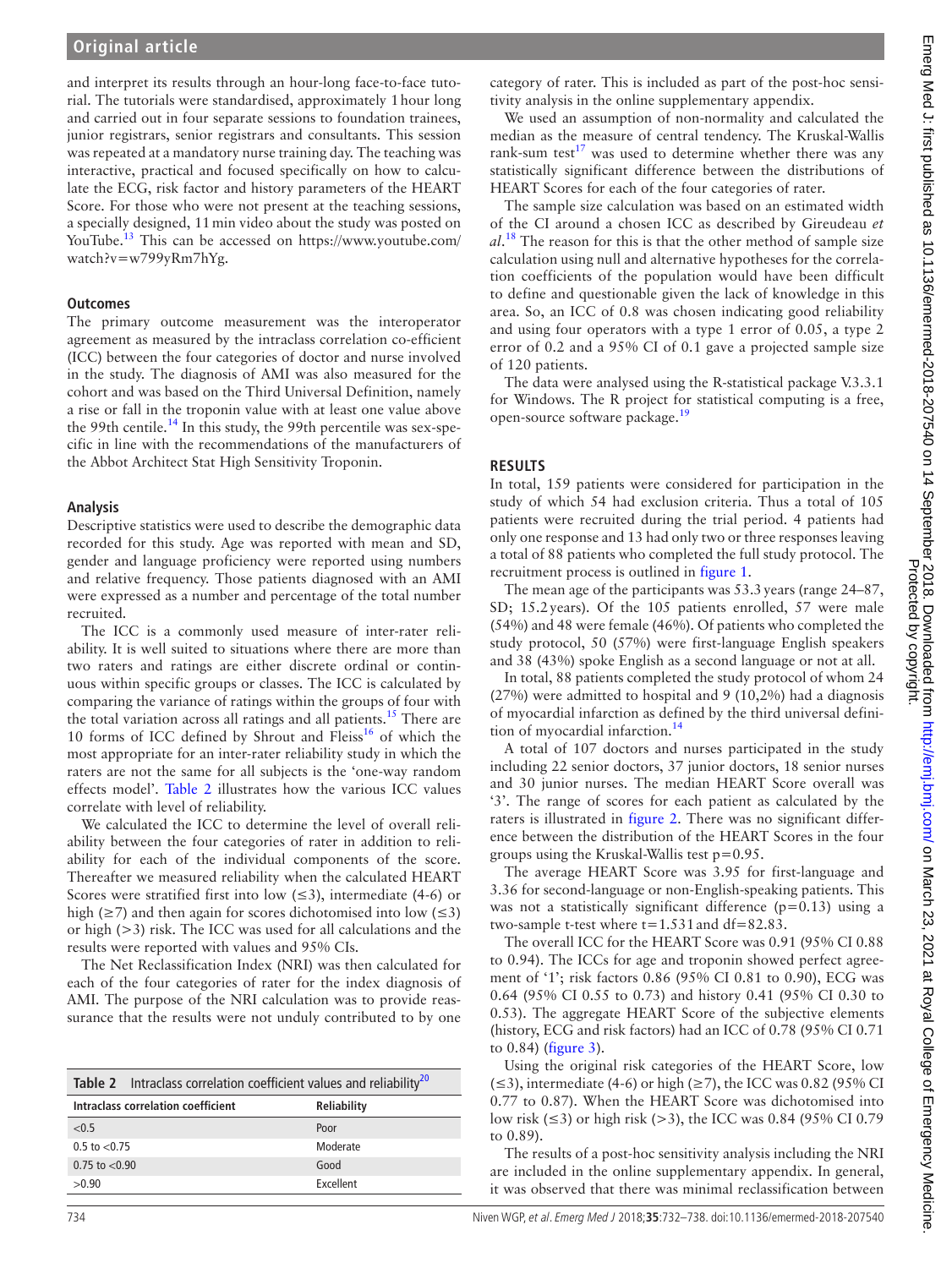

<span id="page-3-0"></span>**Figure 1** Flow diagram for the recruitment of patients into the trial. HEART, History, ECG, Age, Risk Factors and Troponin.

risk categories on removing one of each of the four categories of rater.

## **Discussion**

The aim of this study was to find out whether or not emergency doctors and nurses could reliably perform the HEART Score irrespective of grade and experience. The principal finding of an ICC of 0.91, defined as 'excellent',<sup>20</sup> strongly suggests this to be true and that neither grade nor experience should preclude any doctor or nurse from being able to apply the scoring system.

The ICC statistics demonstrated by this study were higher than the measures of agreement previously published for the HEART Score by Plewa<sup>[7](#page-6-4)</sup> (0.41), Oliver<sup>8</sup> (0.72) and Mahler<sup>9 10</sup> (0.67, 0.81). This could possibly be explained by the various initiatives carried out prior to commencing data collection as well as the differing methodologies. The contrast between the studies was most evident with the ECG (Plewa 0.34 vs our study 0.64) and risk factors (Plewa 0.73 vs our study 0.86). Both ECG and risk

factor scoring were clearly defined by Backus and therefore relatively easy to teach. The presence of posters, HEART Score cards and the YouTube video that was circulated through social media may also have further reinforced the learning sessions.

It is worth noting, however, that the objective elements of troponin and age, which show perfect correlation, increase the overall reliability statistic beyond that of the subjective components of the HEART Score alone, namely the ECG, risk factors and history elements. The level of reliability for these combined subjective elements that we observed was still 'good', however, at 0.78 (95% CI 0.71 to 0.84). Of the subjective elements, the history component demonstrated the lowest level of reliability and was 'poor' at 0.41 (95% CI 0.3 to 0.53) and this was despite the various educational initiatives carried out prior to the study. The ICC value for history was similar to the weighted kappa of 0.36 (95% CI 0.23 to 0.48) achieved by Plewa but significantly lower than the value of 0.6 recorded by Oliver *et al*.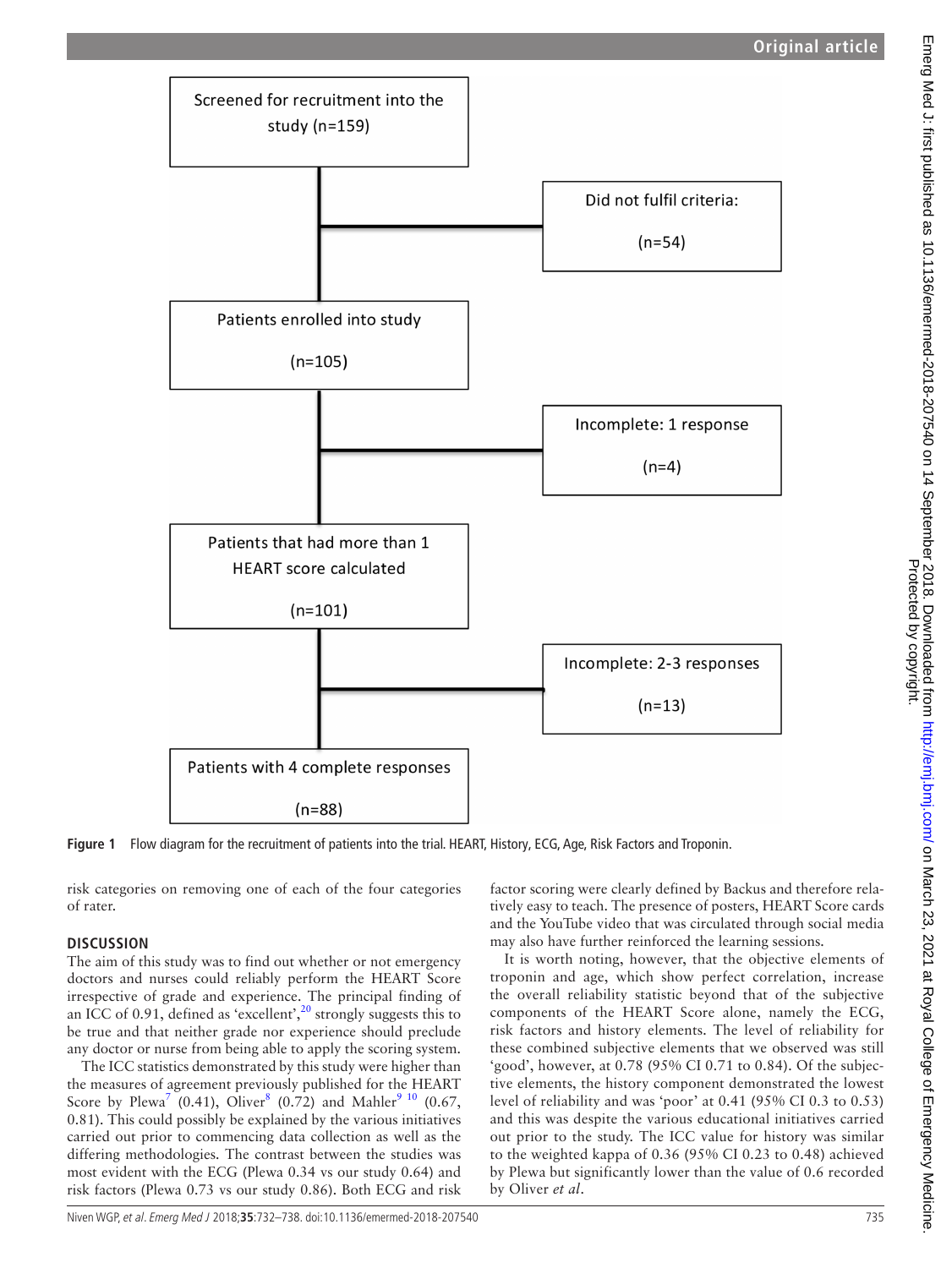

<span id="page-4-0"></span>**Figure 2** History, ECG, Age, Risk Factors and Troponin (Heart) Score for each grade of rater (patients ordered by average score). JD, junior doctor; JN, junior nurse; SD senior doctor; SN, senior nurse.

The accuracy of a chest pain history is potentially influenced by many factors including gender,  $21$  language, culture<sup>22</sup> and clinician variation. Backus, one of the original developers of the HEART Score (Backus B, 2015 personal communication June 20), found that unless directly prompted by a case report form clinicians only recorded about 50% of the relevant information required for a thorough chest pain history. The lack

of determinative power of the chest pain history is corroborated by a number of studies that have questioned the value of unstructured clinician assessment. Carlton *et al*<sup>23</sup> found that when physicians were asked to decide whether a patient's chest pain was 'typical' or 'atypical' based on the history and a non-diagnostic ECG the determination of AMI was limited with a receiver operating curve (ROC) of 0.54 (95% CI 0.40 to



<span id="page-4-1"></span>**Figure 3** Intraclass correlation coefficients (ICCs) for the History, ECG, Age, Risk Factors and Troponin score.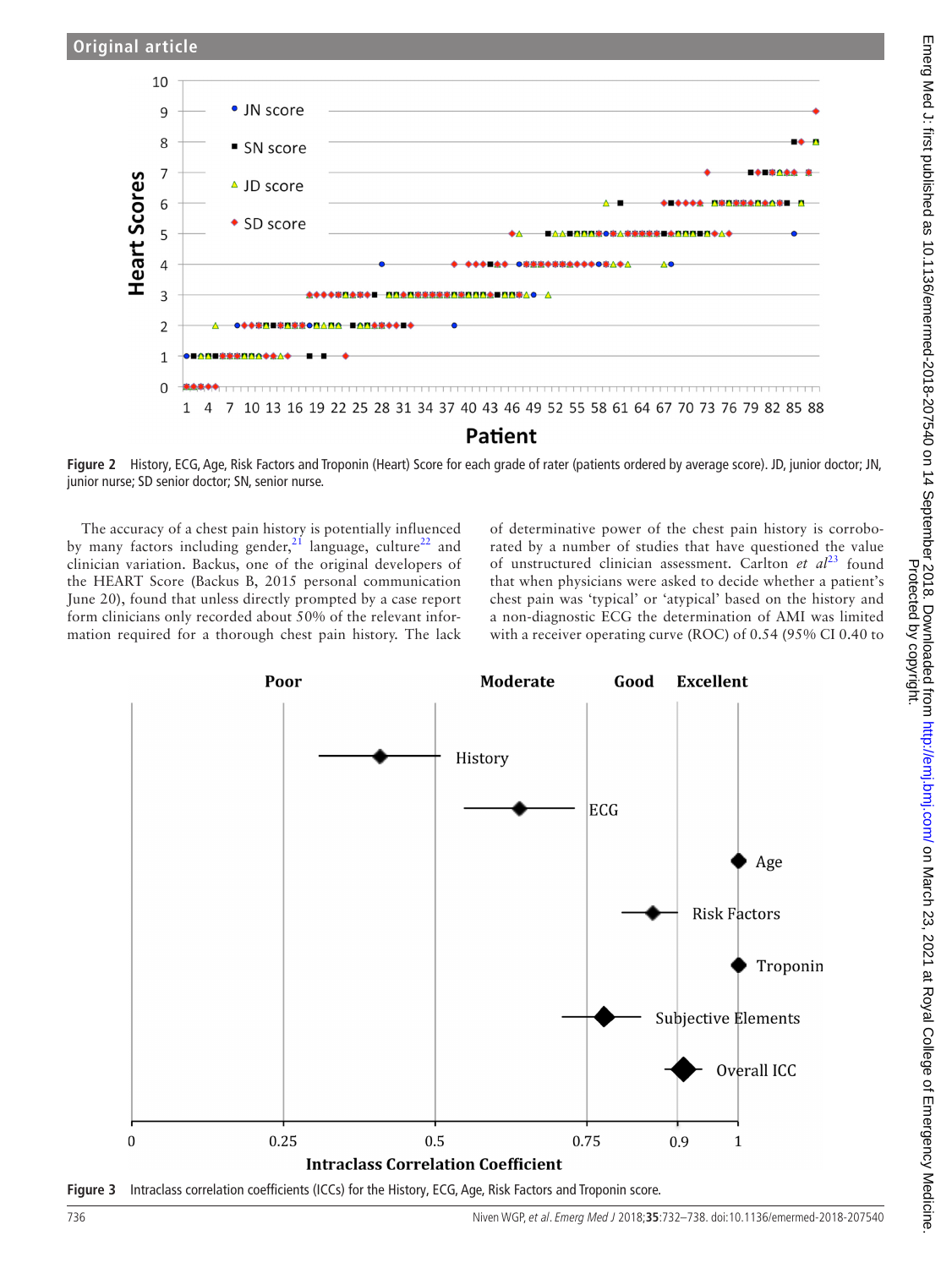0.67). Body *et al*<sup>[24](#page-6-20)</sup> found an improved ROC of 0.76 (95% CI 0.7 to 0.82) when chest pain history was classified as either 'definitely not', 'probably not', 'not sure', 'probably' and 'definitely'. Both studies suggested that while increased clinician experience correlated with improved chest pain assessment unstructured chest pain assessment cannot be relied on in isolation to 'rule in' or 'rule out' the diagnosis recommending that chest pain assessment should incorporate the use of risk stratification tools.

However, clinicians still rely heavily on a description of the chest pain to help filter the list of potential differential diagnoses and then decide which decision aid to apply. The unique problem of the HEART Score is that while the chest pain history constitutes 20% of the final score it is also crucial in deciding whether the pain is potentially ischaemic and thus the appropriate tool to use in the first place. This means that even if, as this study shows, the HEART Score can be reproduced reliably despite the history, the problem of correctly selecting the patients on which to perform the score remains.

While this study does not, unfortunately, address the question of initial patient selection, the index diagnosis of myocardial infarction in this cohort was 9/88 (10.2%), which was not dissimilar to that of the studies by Body (17.7%) and Carlton (12.5%). Given that the researchers represented a broad range of clinical experience and included a nurse, two junior and one senior doctor in the recruitment process, this may suggest that the initial selection of patients on whom to perform the HEART Score need not necessarily be a senior doctor. Nevertheless, this study highlights how complex and subjective the assessment of chest pain history is and should remind clinicians of the importance of thorough and comprehensive chest pain assessment as well as of the dangers of over-reliance on clinical judgement alone.

This study used high-sensitivity troponin with sex-specific cut-offs both for the calculation of the HEART Scores and in the determination of the diagnosis of AMI. This is a deviation from the original HEART studies, $1-3$  but the substitution of high-sensitivity troponin for conventional troponin has been shown to be both safe and evidence based.<sup>25</sup> The use of sex-specific cut-offs used in this study was in line with the manufacturer's recommendations and was locally validated prior to the commencement of the study.

The inclusion of both doctors and nurses in this study was predicated on the assumption that if the interoperator reliability was shown to be good then the HEART Score could serve as the basis of a 'common language' with which to communicate chest pain risk within the ED. As such, the findings of the study are encouraging because it suggests that the HEART Score 'language' is, indeed, sufficiently robust to allow nurses to potentially risk stratify patients early on in their ED journey. Whether early risk stratification by nurses would confer any health resource allocation benefits in terms of expedited discharge for 'low risk' patients is still unclear. In the stepped wedge trial by Poldevaart et al,<sup>[6](#page-6-3)</sup> the introduction of the HEART Score did not result in any significant differences in early ED discharge compared with usual practice. However, Poldevaart suggested that this finding may have been due to clinicians failing to follow the dispositional recommendations made for each of the three risk categories, namely early discharge for low risk, observation and further testing for the intermediate group and admission for the highrisk category. Clearly, further research is required to ascertain if the inclusion of nurses as chest pain risk stratifiers early on in the patient journey would ultimately result in improved safety and efficiency gains for EDs.

This study contrasts with previous attempts to measure the interoperator characteristics of the HEART Score in the method of defining the risk categories. Plewa<sup>[7](#page-6-4)</sup> and Mahler<sup>89</sup> dichotomised the HEART Score into low risk (HEART Score of '3' or less) versus high risk (HEART Score more than '3') which is probably an oversimplification given that a significant percentage of patients fall into an intermediate category of risk, requiring further observation, serial ECG and troponin testing. In the original studies by Backus *et al*, [1–3](#page-6-0) 'intermediate risk' was defined as a HEART Score of '4' to '6'. This study, by contrast, not only measured the interoperator agreement across Backus' three, originally specified risk categories: low, intermediate and high but also included nurses in the four categories of rater.

A further strength of this study was that it was the first prospective analysis of interoperator agreement for the HEART Score lending greater validity to the results. This study was carried out in a typical, inner city, secondary care ED which is likely to have similarities to others throughout the UK and the world, therefore increasing the generalisability of the findings.

## **Limitations**

While it is not possible to define the impact that the educational programme had on the agreement of the aggregate HEART Scores, it would be reasonable to assume that it did have an overall, positive effect on interoperator agreement. However, the educational programme did not teach clinicians how to appropriately identify that cohort of chest pain patients with suspected acute coronary syndrome (ACS) on whom the HEART Score's application would be appropriate. Whether all grades of doctor and nurse could apply the HEART Score to the correct patient cohort is still unanswered by this paper.

Another limitation of this study as regards the 'history' component was the potential for miscommunication and subsequent under-reporting of the history in patients who were not native English speakers. One of the exclusion criteria for this study was lack of ability to speak English or absence of a family member to translate and this may have resulted in a recruitment bias towards subjects with better English proficiency. This is doubtful, however, given that a substantial percentage of the patients recruited (43%) were not first-language speakers. Nevertheless, the lack of a standardised approach to advocacy and translation for the recruited patients with limited English could have contributed to the poor reliability statistic for the history and future studies should address this methodological shortcoming.

Unfortunately there was no randomisation in the order in which clinicians saw the patients. There was a trend towards junior and senior nurses carrying out the first HEART Score as part of the initial assessment process and this may have led to history 'priming' by the time the patient was interviewed by the fourth clinician. There were also some clinicians in each group who performed more HEART Scores than others. These clinicians could have been more engaged with the study, better versed in how the HEART Score worked and this may have resulted in a degree of selection bias.

Finally, the study did not enrol the 120 patients initially calculated on the sample size estimation. While the desired CI width used for the sample size calculation was achieved, this was likely due to the fact that the actual ICC was higher than the one initially used in the sample size estimation. It is known that ICCs that are very high or low tend to have less variability and thus narrower  $CIs.<sup>26</sup>$  $CIs.<sup>26</sup>$  $CIs.<sup>26</sup>$